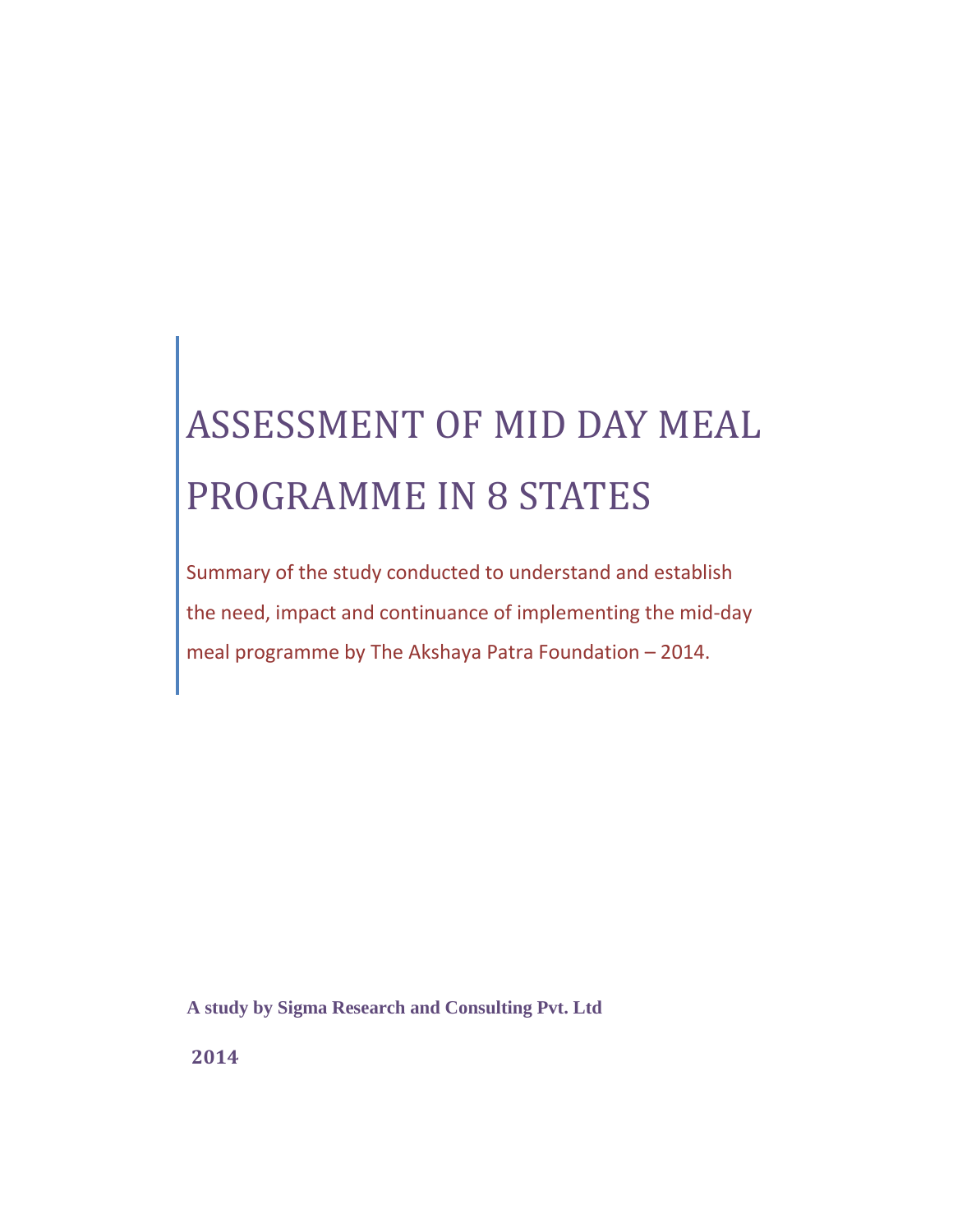

## Introduction

As a learning move to understand and establish the need, impact and continuance of implementing the mid-day meal programme by The Akshaya Patra Foundation in particular; and the implementation of the programme in general, we conducted a baseline study to assess the outcomes of the programme implementation. This study was conducted in association with Sigma Research and Consulting, one of India's leading survey companies. The findings of this study will be considered a benchmark for future references and periodical / track based studies for year-onyear comparison and assessment of the progress of the mid-day meal programme.

The study was based on the variables pertaining to the following four main objectives:

- i. Elimination of classroom hunger
- ii. Social equity

 $\overline{\phantom{a}}$ 

- iii. Nutrition and health
- iv. Enrolment, Retention and Attendance

A phase-wise calendar was chalked out and the study covered 17 different locations across eight states in India:

- Karnataka: Bangalore V.K Hill, Bellary, Mangalore
- Andhra Pradesh<sup>1</sup>:Hyderabad, Visakhapatnam (School and Anganwadi Centres)
- Odisha: Puri, Rourkela, Nayagarh (Decentralised Kitchen)
- Gujarat: Gandhinagar, Vadodara, Surat

 $^1$  The study was conducted before the official declaration of the State of Telangana

Assessment of mid-day meal programme in 8 states By Sigma Research and Consulting Pvt. Ltd |1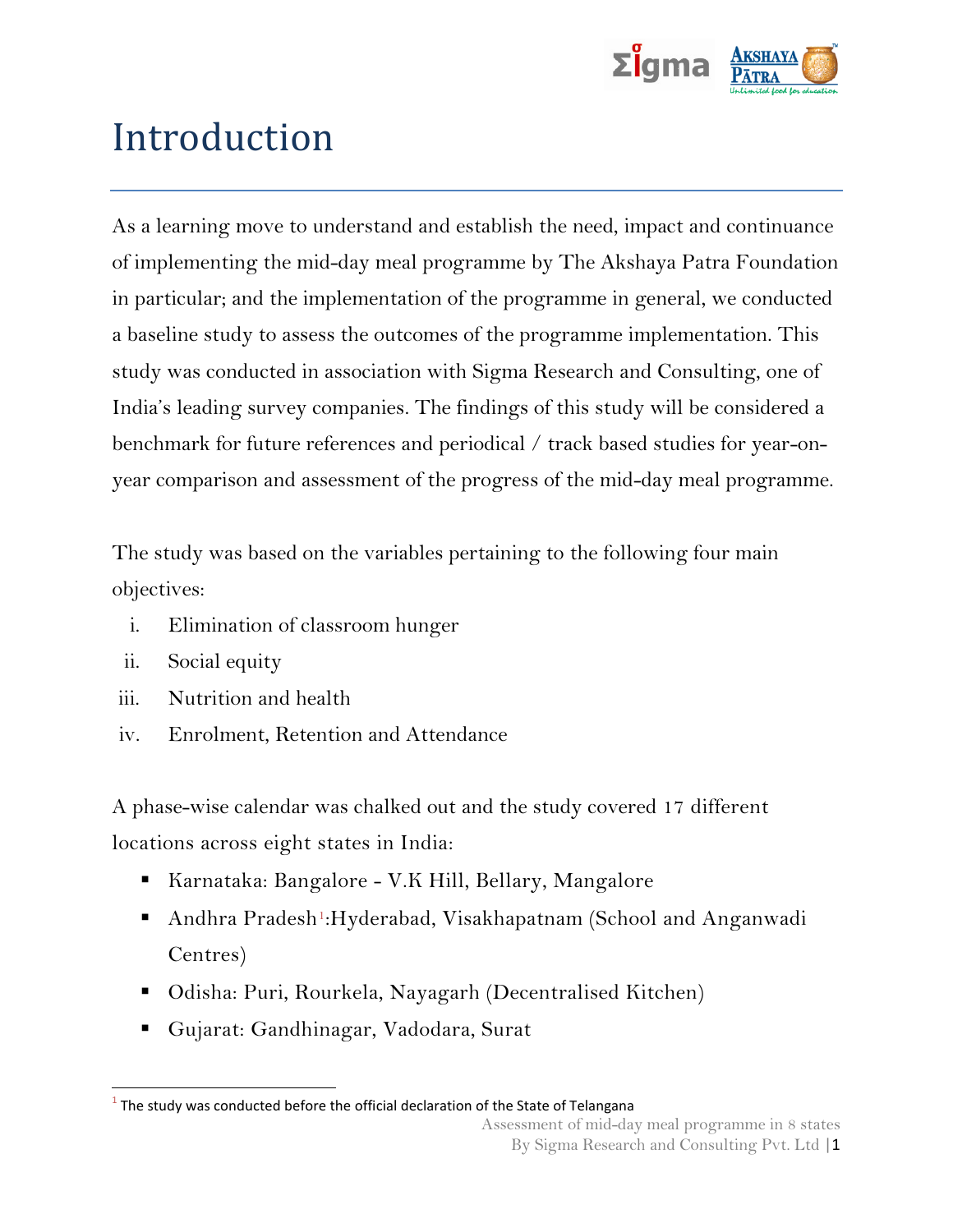

- Rajasthan: Jaipur, Jodhpur, Nathdwara
- Uttar Pradesh: Vrindavan
- Assam: Guwahati
- Chhattisgarh: Bhilai

#### **Methodology**

A combination of quantitative and qualitative methods was used in this assessment study. A quantitative survey was carried out amongst the school children (Class-III onwards) who are beneficiaries of the MDM programme, using face to face structured interviews. For a holistic assessment purpose, Indepth Interviews (IDIs) were carried out amongst the Headmasters/Teachers-in-Charge, Government Officials, Operations-in-Charges and Nutrition Experts.

#### **Target groups**

- School children and Anganwadi Centre (AWC) children who are beneficiaries of the Akshaya Patra MDM programme
- Headmasters / Teachers-in-Charge of target schools
- Government Officials associated with the MDM programme
- Akshaya Patra Operations-In-Charges
- Nutrition Experts who are not associated with MDM programme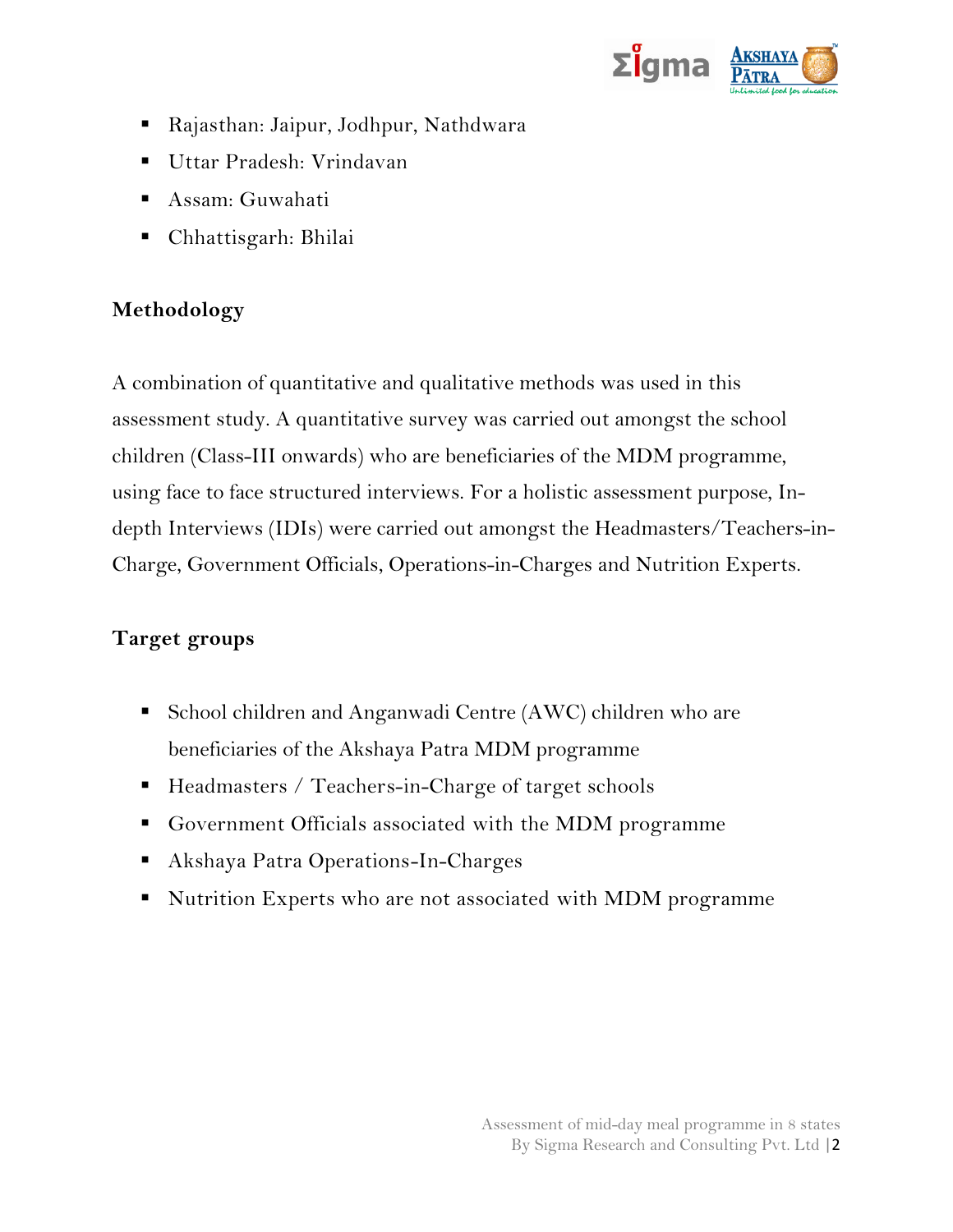

#### **KEY OUTCOME – BY OBJECTIVES**

#### **CLASSROOM HUNGER**

In terms of adequacy and availability of additional food, Gujarat emerged on top. According to most headmasters, food quantity received from The Akshaya Patra Foundation was sufficient and it significantly helped in countering classroom hunger.





Assessment of mid-day meal programme in 8 states By Sigma Research and Consulting Pvt. Ltd |3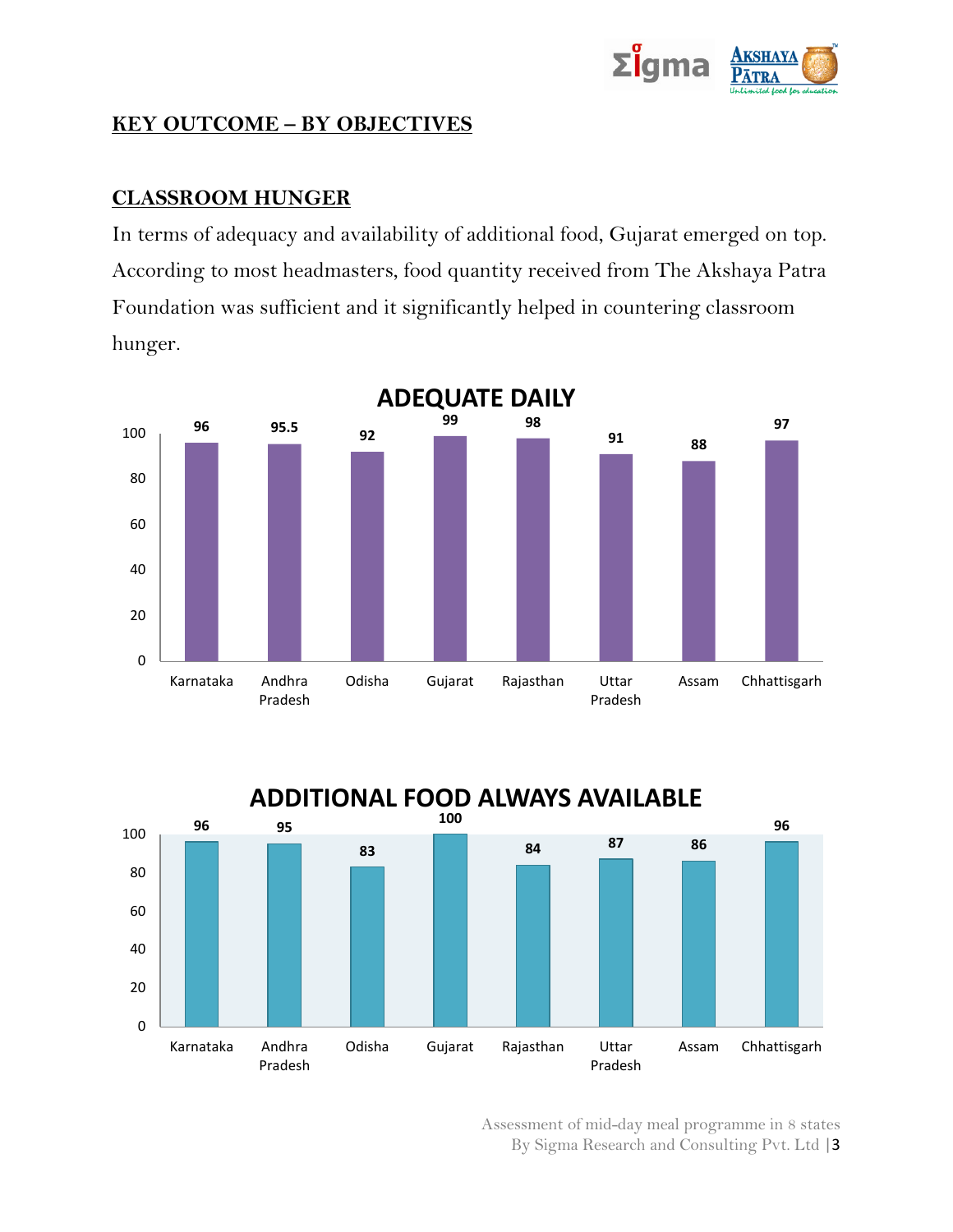

#### **SOCIAL EQUITY**

Social equity was maintained almost universally. According to the Kitchen-incharges, Government Officials and Headmasters, children had mid-day meals together irrespective of caste, religion or economic class in all the states. Parents also never objected to their children eating together with other children.

The graph below projects the extent to which social equity was achieved in each state:



**Social Equity**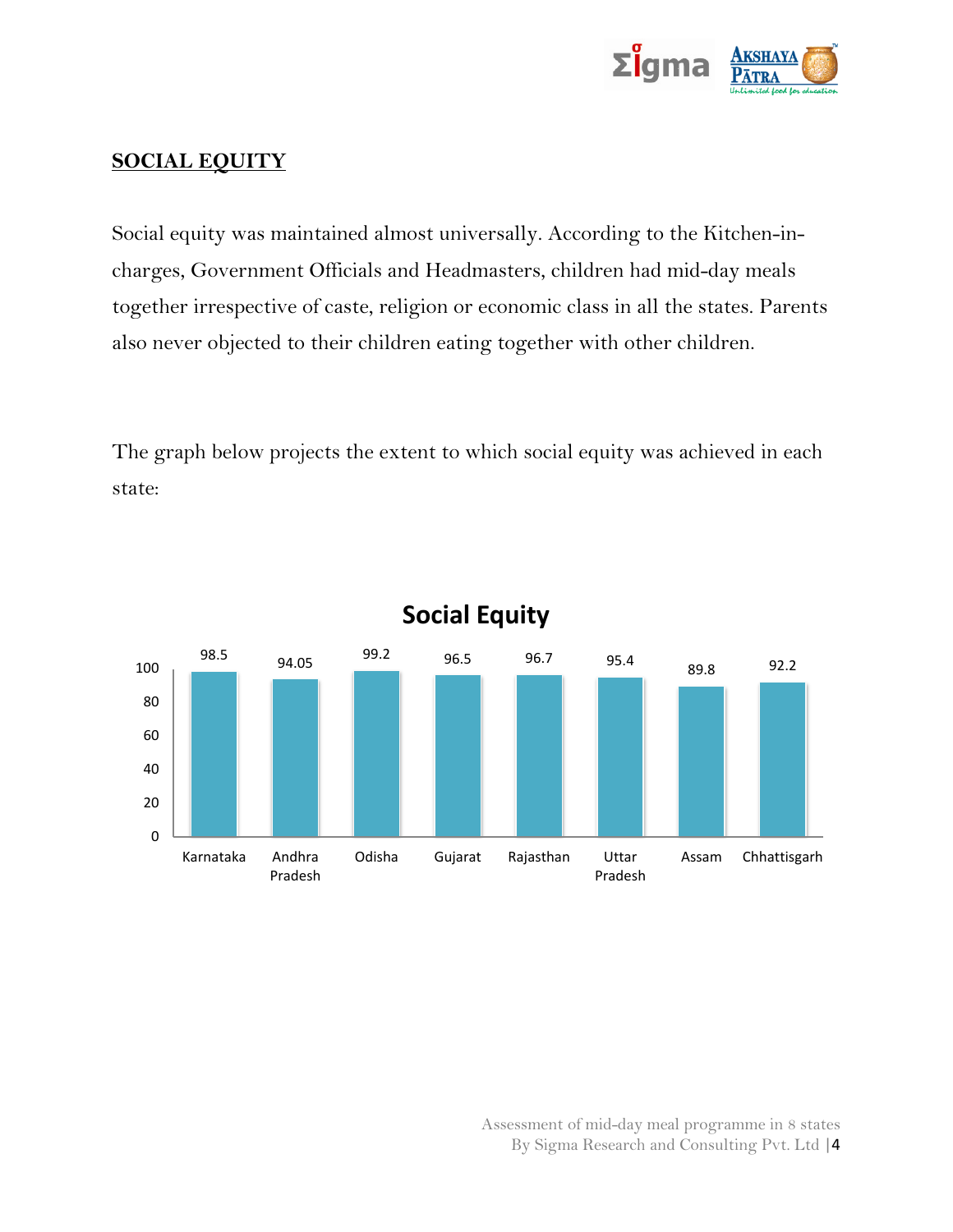

#### **Health and Nutrition**

Food served in all the states was healthy and hygienic. A meticulous and detailed menu design, a variety of items in the meal menu and servings with adequate quantity of food met nutritional requirements, as per the below mentioned norms of the MDM Scheme. An item-wise lab test was also conducted to confirm this.

Almost all the nutrition experts and Government Officials felt that the MDM provided the right nutrition and calorie requirement and this programme should continue.

The table below shows the required dietary norms as stated by the Central Mid-Day Meal Scheme:

| <b>Components</b>      | <b>Primary</b>                                          | <b>Upper Primary</b> |  |  |  |
|------------------------|---------------------------------------------------------|----------------------|--|--|--|
| <b>Calories</b>        | 450 Cal                                                 | 700 Cal              |  |  |  |
| <b>Protein</b>         | 12 grams                                                | 20 grams             |  |  |  |
| <b>Micro-nutrients</b> | Adequate quantities of micro-nutrients like Iron, Folic |                      |  |  |  |
|                        | Acid, Vitamin-A etc.                                    |                      |  |  |  |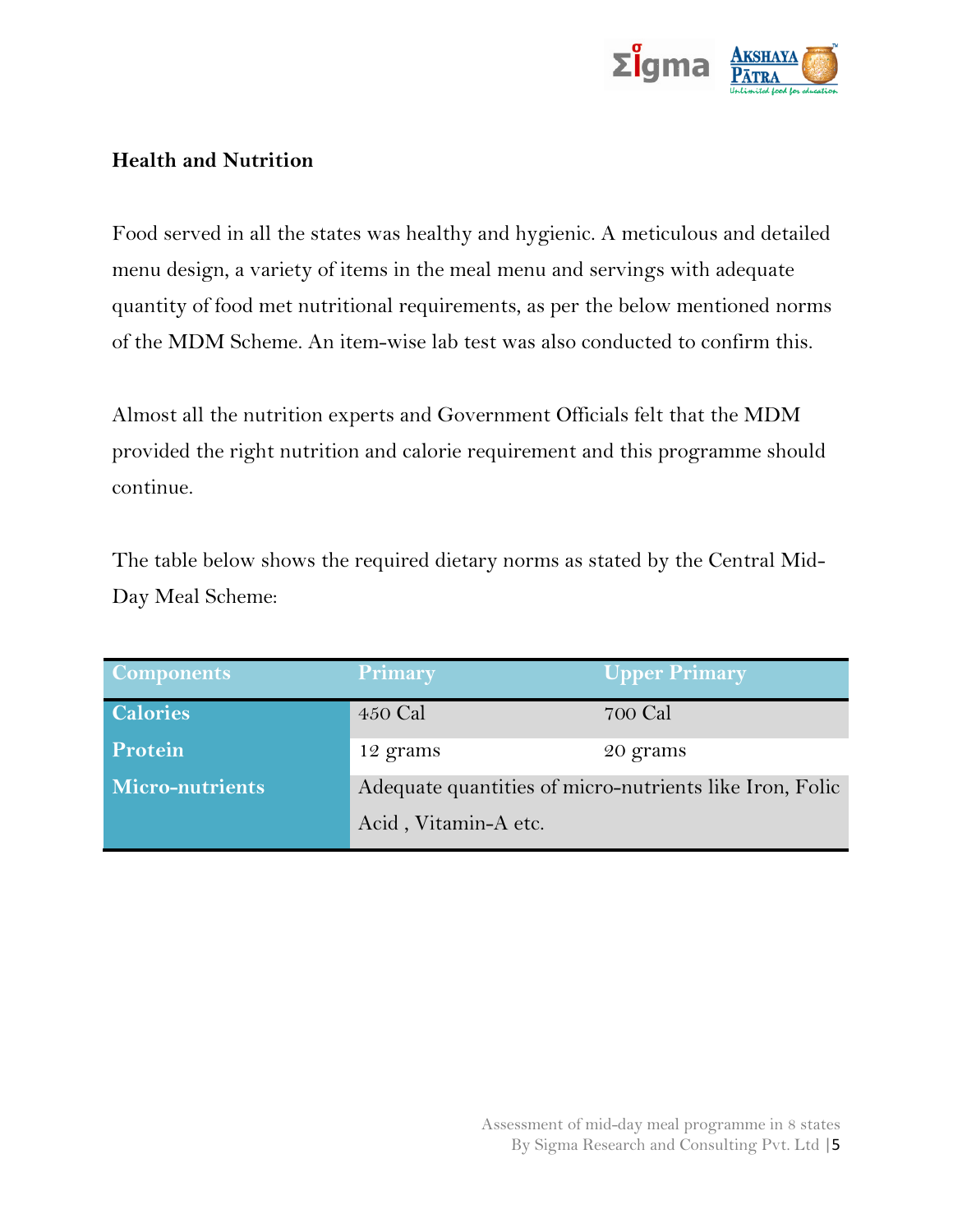

The table below shows the item-wise dietary norms as stated by the Central Mid-Day Meal Scheme:

| SI.<br>No.     | <b>Items</b>                | Primary                             |                              | Upper Primary                 |                                     |                              |                               |
|----------------|-----------------------------|-------------------------------------|------------------------------|-------------------------------|-------------------------------------|------------------------------|-------------------------------|
|                |                             | Requirement under<br>MDM (in grams) | Energy content<br>(in grams) | Protein content<br>(in grams) | Requirement under<br>MDM (in grams) | Energy content<br>(in grams) | Protein content<br>(in grams) |
|                | Food grains<br>(Rice/Wheat) | 100                                 | 340                          | 8                             | 150                                 | 510                          | 14                            |
| $\overline{2}$ | Pulses                      | 20                                  | 70                           | 5                             | 30                                  | 105                          | 6.6                           |
| $\overline{3}$ | Vegetables                  | 50                                  | 25                           |                               | 75                                  | 37                           |                               |
| $\frac{4}{3}$  | Oil $8$ $Fat$               | 5                                   | 45                           | --                            | 7.5                                 | 68                           |                               |
| 5              | Salt & Condiments           | As per need                         | --                           |                               | As per need                         | --                           |                               |
|                |                             |                                     | 480                          | 13                            |                                     | 720                          | 20.6                          |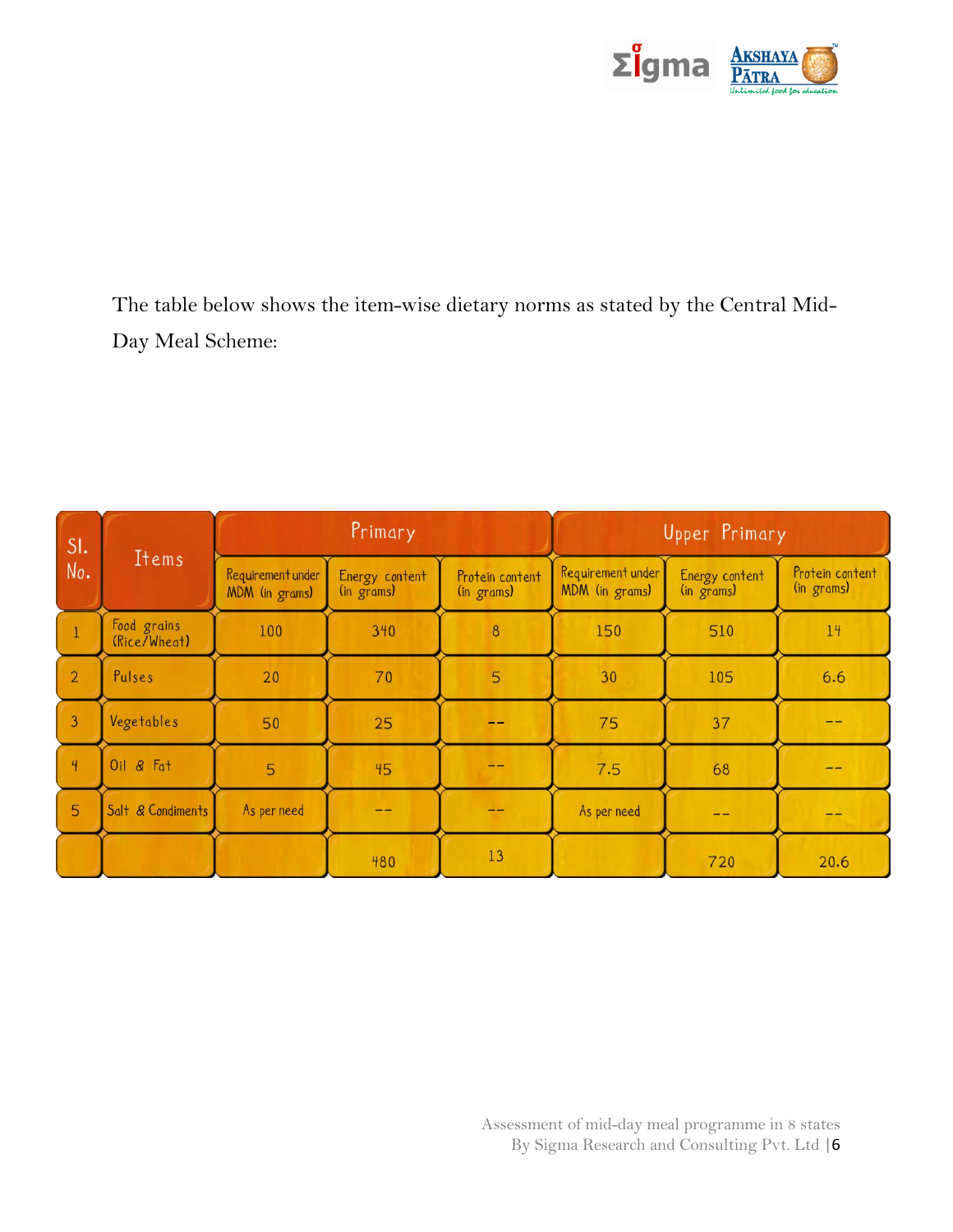

#### **Attendance and Enrolment**

Attendance was highly regular across all the states. During in-depth interviews (IDIs), most of the Headmasters mentioned that enrolment and attendance have increased significantly after the introduction of the MDM scheme in the schools. Government Officials also agreed that the MDM scheme had a positive effect on attendance and enrolment.

The graph below indicates the percentage of children who attended school regularly:



#### **Regular School Attendance**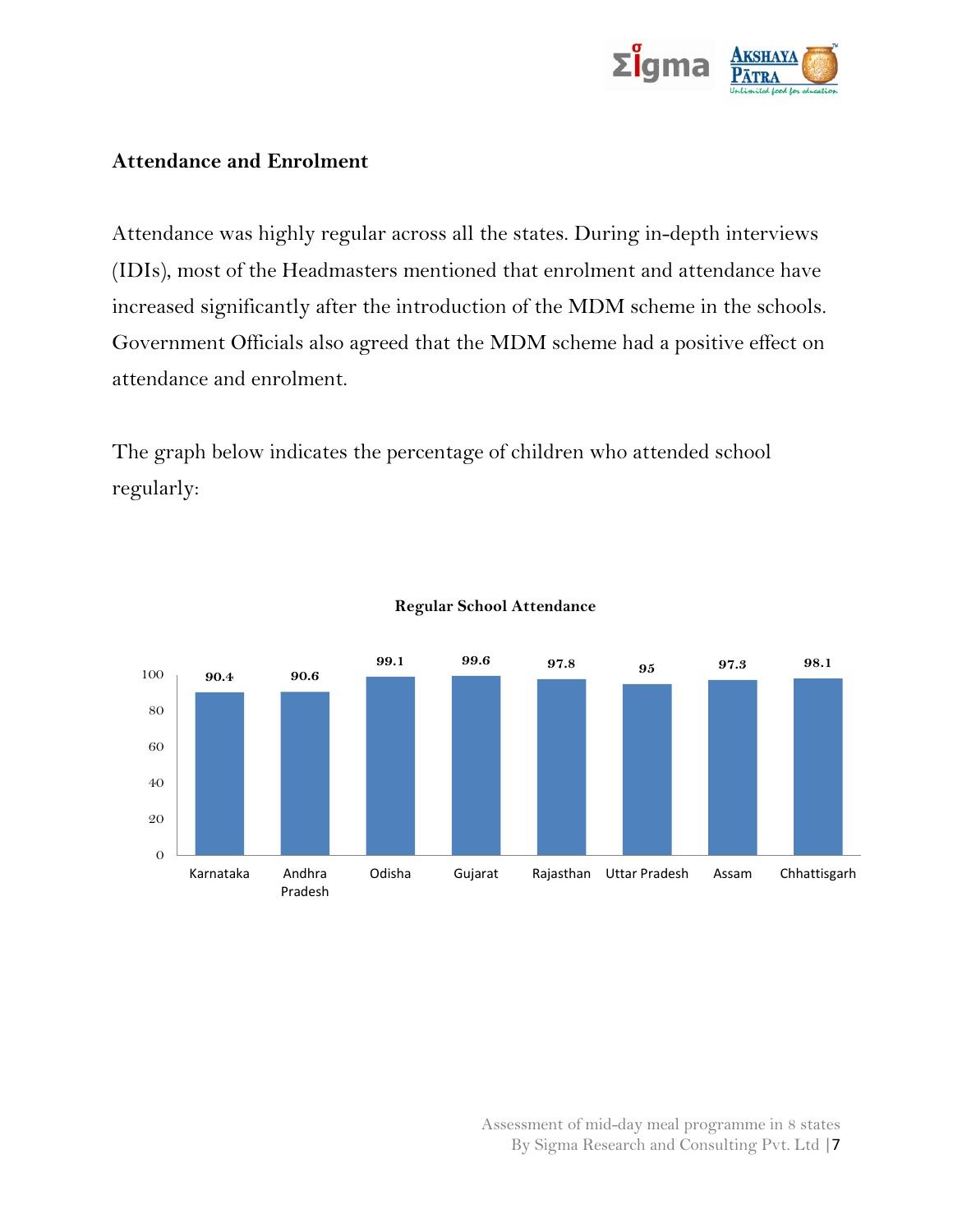

#### **KEY OUTCOME – BY STATES**

Considering all indicators, Gujarat, Karnataka, Andhra Pradesh and Chhattisgarh emerged as the best overall performers among all the serving states. In general, Headmasters and Government Officials across most of the locations stated that the MDM programme has helped in increasing enrolment and decreasing dropout rate. The response of school children and Anganwadi centre beneficiaries in Andhra Pradesh indicate that the mid-day meal is tasty and fresh, served in adequate quantities with sufficient additional food always available. Nayagarh, despite following a decentralised kitchen format feeds a large number of children totalling over 24,908.

The graph below summarizes the results combining states with objectives and gives the performance of different states rated on a scale of 10 (10:  $> 90\%$ , 9: 81%-90%, 8: 61%-80%, 7:  $\leq 60\%$  on all the indicators.



### **Overall Performance of the States**

Assessment of mid-day meal programme in 8 states By Sigma Research and Consulting Pvt. Ltd |8